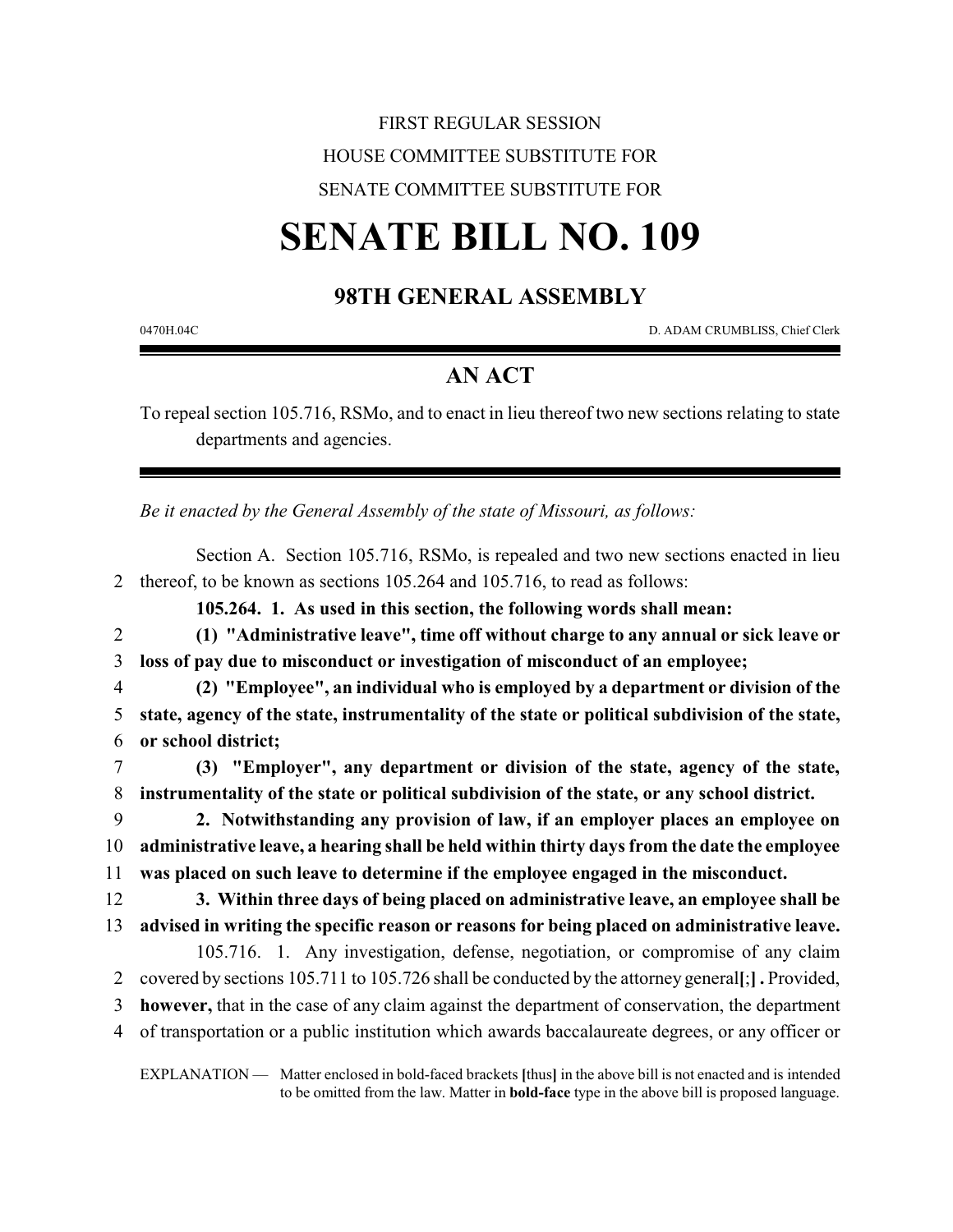employee of such department or such institution, any investigation, defense, negotiation, or compromise of any claim covered by sections 105.711 to 105.726 shall be conducted by legal counsel provided by the respective entity against which the claim is made or which employs the person against whom the claim is made. **In such cases where the investigation, defense, negotiation, or compromise of a claim covered by sections 105.711 to 105.726 is conducted by the legal counsel of a public institution which awards baccalaureate degrees, decisions regarding settlement of a claim shall be reserved exclusively to the discretion of the attorney general, and in accordance with subsection 5 ofsection 105.711, payments for any claim shall not be made from the state legal expense fund without the approval of the attorney general. If the attorney general refuses to approve a settlement offer recommended for acceptance by a public institution which awards baccalaureate degrees, then the attorney general may, at the request of the public institution which awards baccalaureate degrees, assume all responsibility of the investigation, defense, negotiation, and compromise of the claim against the public institution which awards baccalaureate degrees from that point forward. The settlement of a claim against a public institution which awards baccalaureate degrees that does not involve funds from the state legal expense fund is not subject to the approval of the attorney general or the provisions of this section.**

 **2.** In the case of any payment from the state legal expense fund based upon a claim or judgment against the department of conservation, the department of transportation or any officer or employee thereof, the department so affected shall immediately transfer to the state legal expense fund from the department funds a sum equal to the amount expended from the state legal expense fund on its behalf.

 **[**2.**] 3.** All persons and entities protected by the state legal expense fund shall cooperate with the attorneys conducting any investigation and preparing any defense under the provisions of sections 105.711 to 105.726 by assisting such attorneys in all respects, including the making of settlements, the securing and giving of evidence, and the attending and obtaining witness to attend hearings and trials. Funds in the state legal expense fund shall not be used to pay claims and judgments against those persons and entities who do not cooperate as required by this subsection.

 **[**3.**] 4.** The provisions of sections 105.711 to 105.726 notwithstanding, the attorney general may investigate, defend, negotiate, or compromise any claim covered by sections 105.711 to 105.726 against any public institution which awards baccalaureate degrees whose governing body has declared a state of financial exigency.

 **[**4.**] 5.** Notwithstanding the provisions of subsection 2 of section 105.711, funds in the state legal expense fund may be expended prior to the payment of any claim or any final